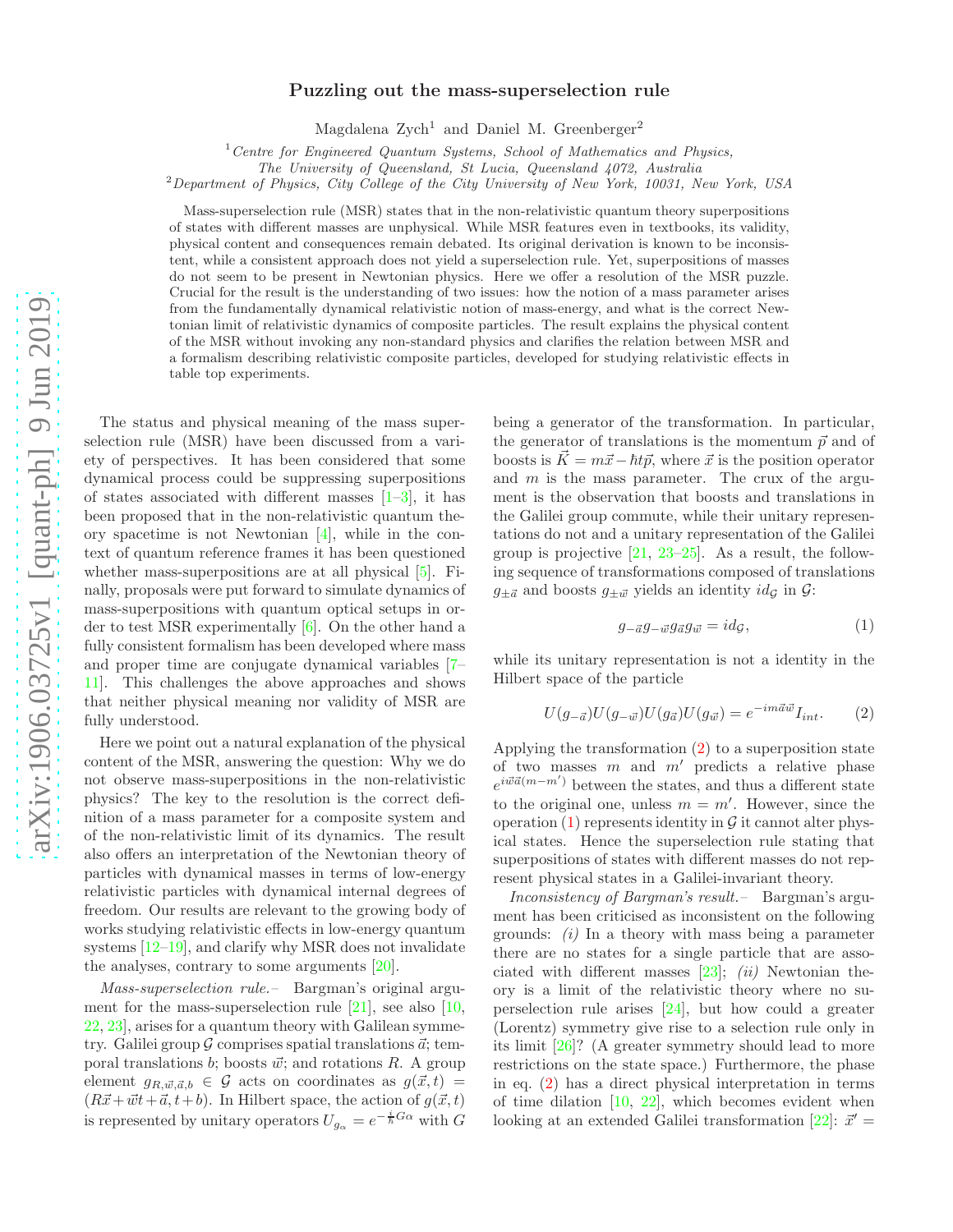$\vec{x} - \vec{\xi}(t)$ ,  $t = t'$  with arbitrary  $\vec{\xi}(t)$ . The non-relativistic Schrödinger equation  $(\vec{p}^2/2m)\psi(\vec{x},t) = i\hbar\dot{\psi}(\vec{x},t)$ , where  $\dot{\psi} := d\psi/dt$ , in the above primed coordinates becomes  $i\hbar\dot{\varphi} = \left(\frac{\vec{p}^{\prime 2}}{2m} + m\ddot{\vec{\xi}} \cdot \vec{x}'\right)\varphi$ , where  $\psi(\vec{x}, t) = e^{if(\vec{x}', t)}\varphi(\vec{x}', t)$ and  $f(\vec{x}', t) = m(\dot{\vec{\xi}} \cdot \vec{x}' + \int dt \,\dot{\xi}^2/2)/\hbar$ . Generalising the sequence of boosts and shifts to an arbitrary closed path,  $\bar{\xi}(0) = \bar{\xi}(T) = 0$ , the state in the primed frame at the end acquires a phase  $\psi'(T) = \exp\{(i m/\hbar) \int_0^T dt \dot{\xi}^2/2\} \psi(T)$ . Proper time elapsing during this round-trip as measured in the primed coordinates is  $T' = \int_0^T dt (1 - \dot{\xi}^2/c^2)^{1/2}$ and the above phase factor is given by time dilation  $\Delta \tau = T - T'$  between the two frames  $mc^2 \Delta \tau =$  $m \int_0^T dt \dot{\xi}^2/2 + \mathcal{O}(c^{-4})$ . These observations will be crucial for our resolution.

Newtonian particles with a dynamical mass.– To investigate the problem in a consistent manner, Newtonian theory has been extended to include mass as a dynamical operator M. The simplest extension yields a Hamiltonian [\[4,](#page-4-2) [7](#page-4-5)[–9,](#page-4-17) [11,](#page-4-6) [23](#page-4-13)]

<span id="page-1-0"></span>
$$
H_{dm} = \frac{\vec{p}^2}{2M} + M\Phi(x),\tag{3}
$$

where we have included the non-inertial term  $\vec{\xi} \cdot \vec{x}'$  as a gravitational potential  $\Phi(x)$ , in light of the equivalence principle. Since the Newtonian limit of relativistic dynamics contains the term  $mc^2$ , the corresponding term  $Mc^2$  is often included in [\(3\)](#page-1-0). The argument we outline below works in either case.

The surprising finding is that no MSR arises in this dynamical-mass extension of the Newtonian dynamics, see ref. [\[23\]](#page-4-13) for details. The reason is that the symme-try of eq. [\(3\)](#page-1-0) is not  $G$  but its central extension  $G$ , with M as the central element<sup>[1](#page-1-1)</sup>. The new group elements  $\tilde{g}_{\alpha,R,\vec{w},\vec{a},b} \in \tilde{\mathcal{G}}$  implement the action of the Galilei group on the spacetime coordinates, as well as shifts along an additional coordinate  $q$  associated with the mass. One can thus write  $\tilde{q} \equiv (\alpha, q)$  whose action on all the coordi-nates reads [\[23\]](#page-4-13)  $\tilde{g}(q, \vec{x}, t) = (q + \alpha - \vec{w}R\vec{x} - \frac{1}{2}\vec{w}^{2}t, R\vec{x} + \vec{w}$  $\vec{w}t + \vec{a}, t + b$ . Crucially, the chain of transformations [\(1\)](#page-0-1) in  $\tilde{G}$  does not result in an identity but in a shift of the internal coordinate by  $\vec{w}\vec{a}$ 

<span id="page-1-2"></span>
$$
\tilde{g}_{-\vec{a}}\tilde{g}_{-\vec{w}}\tilde{g}_{\vec{a}}\tilde{g}_{\vec{w}} = (\vec{w}\vec{a}, id_{\mathcal{G}}). \tag{4}
$$

The unitary operators implementing  $\tilde{\mathcal{G}}$  are the same as in the Galilei group, with the replacement of  $m \to M$ , where M is a generator of translations along  $q$ . Therefore, the unitary representation of the loop remains as in eq. [\(2\)](#page-0-0)

with m replaced by M. Instead of the pure phase  $e^{-im\vec{a}\vec{w}}$ we thus have an operator  $e^{-iM\vec{a}\vec{w}}$  implementing the same shift along  $q$  as found in eq. [\(4\)](#page-1-2).

We can now appreciate the essence of the MSR impasse: mass superpositions are not constrained by any superselection rule in a theory which actually includes different mass states that could be superposed. But if indeed there are no constraints on mass-superpositions, why aren't they ubiquitous in Newtonian physics? On the other hand, superposing masses unavoidably yields proper time effects, which have no interpretation in a non-relativistic theory. Below we present our resolution to the problem, structured along the lines suggested in [\[23\]](#page-4-13): find the system for which the states with different masses can actually be prepared; and address the question what is then measurable.

Relativistic composite particles.– The extended Galilei transformation hints that the resolution of the MSR puzzle must include the notion of proper time. The failure of the dynamical-mass extension of the Newtonian framework to yield MSR hints that dynamical mass should be taken seriously. We therefore begin with a fully relativistic theory of particles with internal degrees of freedom (DOFs) [\[12,](#page-4-7) [13,](#page-4-18) [27](#page-4-19), [28\]](#page-4-20).

The square of the relativistic four momentum  $p^{\mu}$ ,  $\mu =$ 0, .., 3 is an invariant quantity describing particle's energy in the rest frame [\[29\]](#page-4-21)  $H_r c^2 = -\sum p^{\mu} g_{\mu\nu} p^{\nu}$ , where  $g_{\mu\nu}$ is the metric tensor with signature  $(-, +, +, +)$ , and c is the speed of light. For a composite system, e.g. an atom,  $H_r$  comprises not only the sum of the masses of the constituents but also their binding and kinetic energies – it is a fundamentally dynamical quantity describing internal DOFs. In an arbitrary reference frame, the total energy is  $H \equiv cp_0$  and for a static symmetric metric reads

<span id="page-1-3"></span>
$$
H = \sqrt{-g_{00}(c^2 p_j p^j + H_r^2)},\tag{5}
$$

where  $p_j p^j \equiv \sum_{i,j=1,2,3} p^i g_{ij} p^j$ ; For a field-theory derivation see [\[18](#page-4-22), [27,](#page-4-19) [30,](#page-4-23) [31\]](#page-4-24), for derivation as a limit of an N-particle bound system see [\[28](#page-4-20)]. Locally, the symmetry of eq.  $(5)$  is the central extension of the Poincaré group, with  $H_r$  being the central element.  $H_r$  is a generator of internal dynamics and commutes with all other generators. The Poincaré algebra is otherwise unchanged compared to the case for a structureless particle where m is a parameter labelling the representation. Such a central extension is 'trivial', it is a product of the Poincaré and of the internal symmetry group.

We now seek the non-relativistic limit of eq. [\(5\)](#page-1-3). The usual approach is to take a low-energy limit (small velocities and weak gravity)

<span id="page-1-4"></span>
$$
H_{le} = H_r + \frac{\vec{p}^2 c^2}{2H_r} + H_r \frac{\Phi(x)}{c^2},\tag{6}
$$

where  $\vec{p} = (p^1, p^2, p^3)$  is the three-momentum. Crucially the dynamics of the centre of mass (CM) given by  $H_{le}$ 

<span id="page-1-1"></span><sup>1</sup> Central extension of a group is a group whose quotient by the one-parameter subgroup, here generated by  $M$ , is isomorphic to the original group, and where this subgroup commutes with all other group generators.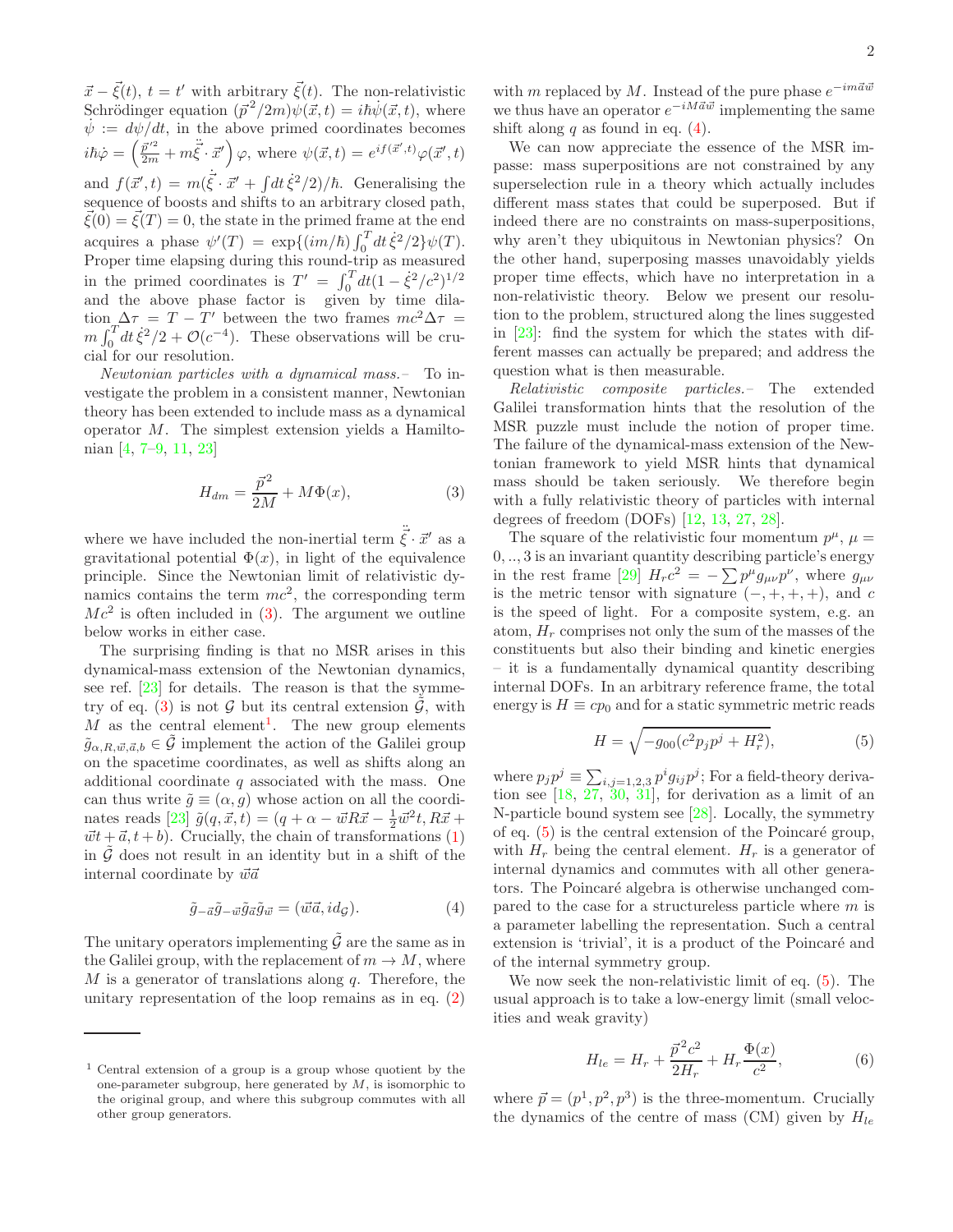and by  $H_{dm}$  is fully equivalent – as can directly seen by replacing the internal energy in eq. [\(6\)](#page-1-4) with the dynamical mass in appropriate units:  $H_r \to Mc^2$ . Below we show that  $H_{le}$ , eq [\(6\)](#page-1-4), and therefore also  $H_{dm}$ , [\(3\)](#page-1-0) do not define a non-relativistic theory.

Time evolution of an internal observable a under  $H_{le}$ is described by  $\dot{a} = i[H_{le}, a]/\hbar =:\omega$  where

<span id="page-2-0"></span>
$$
\omega = \omega_0 \left( 1 - \frac{\vec{v}^2}{2c^2} + \frac{\Phi(x)}{c^2} \right),\tag{7}
$$

where  $\vec{v} = \partial H_{le}/\partial \vec{p}$  and  $\omega_0 := i[H_r, a]/\hbar$ . Note that  $\omega_0$  is the rest frame speed of internal dynamics and describes time evolution with respect to proper time  $\tau$ , i.e.  $\omega_0 =$  $\frac{da}{d\tau}$ . To lowest post-Newtonian order  $d\tau = (1 - \frac{\vec{v}^2}{2c^2} +$  $\Phi(x)$  $\frac{c^{(x)}}{c^2}$ )dt and eq. [\(6\)](#page-1-4) thus includes the lowest order time dilation effects: the velocity-dependent term describes the special relativistic time dilation and the potentialdependent term describes the gravitational time dilation, see also [\[19,](#page-4-8) [32\]](#page-4-25).

The first essential observation is that for composite particles, one needs to better define when a theory is nonrelativistic. We propose the following: a non-relativistic limit should give rise to Euclidean notion of spacetime, with global time. This is the case in eq. [\(7\)](#page-2-0) when  $\omega \approx \omega_0$ . To understand under what conditions this happens it is instructive to split the rest energy  $H_r$  into a static part  $E_0 I_{int}$ , where  $I_{int}$  is the identity operator on the internal DOFs (which we skip hereafter) and the remaining dynamical part  $H_0 := H_r - E_0$ , so that  $H_r \equiv E_0 + H_0$ . We can now take the limit  $H_0 \ll E_0$  of eq. [\(6\)](#page-1-4), which to lowest order in  $1/c^2$  yields

$$
H_{le} \approx E_0 + \frac{\vec{p}^2 c^2}{2E_0} + E_0 \frac{\Phi(x)}{c^2} + H_0
$$
  
+
$$
H_0 \left( -\frac{\vec{p}^2 c^2}{2E_0^2} + \frac{\Phi(x)}{c^2} \right).
$$
 (8)

<span id="page-2-1"></span>The first three terms do not contribute to internal dynamics and the term  $H_0$  alone gives universal internal evolution, independent of the CM. The notion of a global time is therefore recovered when the remaining terms, the second line of eq. [\(8\)](#page-2-1), are negligible. When these terms are absent, the rate of internal dynamics is independent of the velocity or gravitational potential difference between the rest frame of the particle and the frame with time coordinate t.

The second essential observation is that we do not automatically have a notion of a mass-parameter for a relativistic composite system – we only have a dynamical quantity  $H_r$ , the energy in the rest frame of the system [\[10\]](#page-4-11), which in the low-energy limit defines all the mass-energies: the rest mass-energy, inertia and weight, see eq.  $(6)$ . Eq.  $(8)$  offers a natural definition of the mass parameter as the static part of  $H_r$ , i.e.  $m := E_0/c^2$ . In-corporating this into eq. [\(8\)](#page-2-1) and taking  $H_0/mc^2 \ll I$  (the first observation above) gives the correct non-relativistic Hamiltonian of a composite system

<span id="page-2-2"></span>
$$
mc^2 + H_0 + \frac{\vec{p}^2}{2m} + m\Phi(x).
$$
 (9)

Note that the dynamical mass-energy is not entirely suppressed but survives in the rest energy term, resulting in the familiar expression for a total energy of a nonrelativistic composite system – where internal energy  $H_0$ simply adds to the CM kinetic and potential energies.

Composite particles and MSR.– We can now analyse what happens in the correct Newtonian limit [\(9\)](#page-2-2) for a superposition state of two mass-energies  $|M_1\rangle$  +  $|M_2\rangle$ , where  $|M_i\rangle$ ,  $i = 1, 2$  is the eigenstate of  $M =$  $H_r/c^2 \equiv mI_{int} + H_0/c^2$  with the eigenvalue  $M_i$ . We have  $M(|M_1\rangle + |M_2\rangle) = m(|M_1\rangle + |M_2\rangle) + E_1/c^2|M_1\rangle +$  $E_2/c^2|M_2\rangle$ , where  $E_i$  is the internal energy  $H_0|M_i\rangle =$  $E_i|M_i\rangle$ . The state is a superposition of mass-energies, but it has a well-defined mass, since by definition the Newtonian mass is an operator proportional to identity,  $mI_{int}$ . Mass-energy superpositions are therefore neither forbidden nor lead to superpositions of Newtonian masses: In the correct Newtonian limit the dynamical part of the mass-energy  $H_0$  is negligible in the inertial and gravitational potential energy terms, where only the static part  $mI_{int}$  contributes. It is this static part which we recognise as "the mass" in the non-relativistic physics.

Allthough in the Newtonian limit the state  $|M_1\rangle$  +  $|M_2\rangle$  has a fixed value m of inertia and weight, it is in a superposition of rest mass-energies, as the dynamical part of the mass-energy survives as the additive internal energy  $H_0$  in eq [\(9\)](#page-2-2).

How does G emerge from  $\tilde{\mathcal{G}}$ ? As anticipated [\[23\]](#page-4-13), understanding MSR also explains how  $\mathcal G$  emerges from  $\mathcal G$  as a symmetry in non-relativistic physics. Note first that non-relativistic limit of the Poincaré group (its Inönü-Wigner contraction [\[24](#page-4-15), [33\]](#page-4-26)) for structureless particles is the central extension of the Galilei group and not the Galilei group [\[24\]](#page-4-15). Consequently, the low-energy limit of the central extension of the Poincaré group, with  $mc^2 \rightarrow H_r$ , is the central extension of the Galilei group with  $H_r/c^2$  as the centre [\[27](#page-4-19)]. This can be seen as a physical reason why  $\tilde{G}$  arises as a symmetry of "Newtonian" particles with dynamical masses, found in ref. [\[23\]](#page-4-13).

We have just shown that a consistent non-relativistic limit for composite particles is obtained when the inertial and gravitational mass-energies are effectively a parameter. In the unitary representation of the boost we are then left with a parameter  $m$  instead of the operator M, since it is the inertial mass which is relevant here. The commutator between the boost and the translation generators thus becomes  $pK - Kp \rightarrow m$ . The resulting symmetry group is a product of the central extension of the Galilei group with a parameter  $m$  at the centre and a one parameter group of internal symmetries generated by  $H_0$ . However, transformations resulting from such a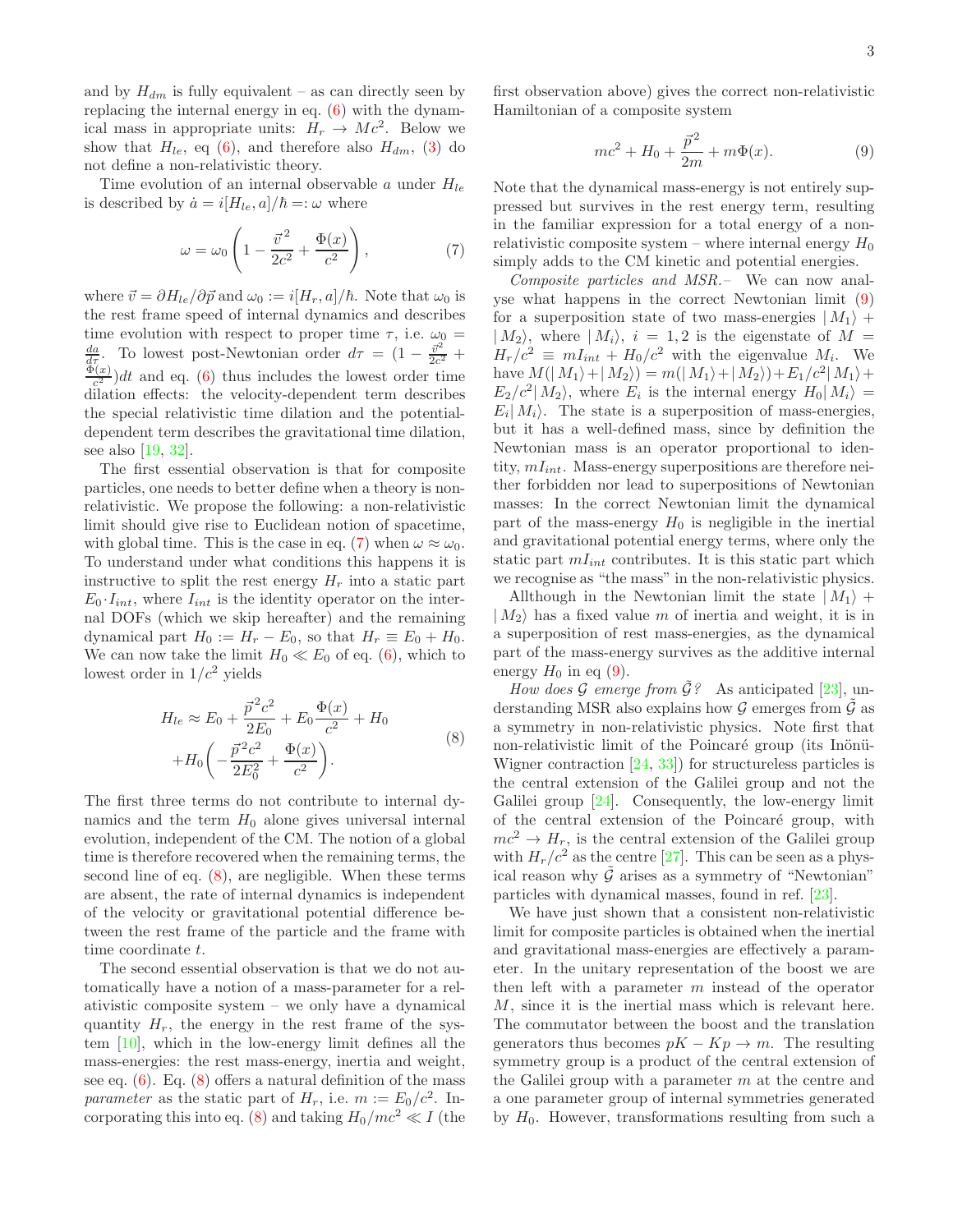central extension of the Galilei group (with a parameter  $m$  in the centre) are indistinguishable from those originating from the Galilei group itself. The two symmetries

quantum and in the classical case [2](#page-3-0) What is measurable in the Newtonian framework? For a non-relativistic limit of any theory to be meaningful, we have to assume that measurements can only have a finite precision. If we could measure internal states arbitrarily precisely, time dilation of their evolution would never be negligible. Experiments with atomic clocks have already measured time dilation between clocks with relative speed of  $\sim 10 \text{m/s}$ , and at a height difference of  $\sim$  30cm [\[34](#page-4-27)]. State of the art clocks could even measure time dilation due to relative velocities∼30cm/s and height difference  $\sim$ 2cm [\[35](#page-4-28)]. This further illustrates that for systems with internal DOFs one cannot meaningfully define the Newtonian limit only in terms of the CM.

are empirically indistinguishable [\[21,](#page-4-10) [23](#page-4-13)[–25\]](#page-4-14), both in the

The lack of signatures of dynamical masses in Newtonian physics is therefore not due to the lack of observables that can measure mass-energy in superposition, but due to the fact that the Newtonian limit is defined as the limit where dynamical mass-energy contributions to inertia and weight are negligible. Consider Rabi oscillations between internal states of an atom [\[36\]](#page-4-29). They demonstrate coherence between different eigenstates of  $H_0$ , and thus of M. But unless their frequency is very high, the physical effects arising from the dynamical part of the atom's inertia and weight are negligible. On the other hand, the above mentioned time dilation measured with atomic clocks directly verifies the dynamical nature of inertia and weight as described by  $H_{le}$  (these efffects are fully explained by eq. [\(7\)](#page-2-0)). We usually do not think of time dilation effects as demonstrating masssuperpositions – nor as effects violating MSR – although  $H_{le}$  with  $H_r \to Mc^2$  is operationally the same as  $H_{dm}$ , with the added rest mass term, as in refs  $[7-11]$ .

Einstein Equivalence Principle.– The notion of a mass parameter emerges in the non-relativistic limit by splitting the mass-energy into two separate quanti-ties: mass and internal energy.<sup>[3](#page-3-1)</sup> The Newtonian limit thus breaks two of the three constituents of the Einstein Equivalence Principle [\[37\]](#page-4-30): Local Lorentz Invariance and Local Position Invariance, where the former requires equality of rest mass-energy and inertia and the latter – of rest mass-energy and weight. Indeed, in the non-relativistic limit [\(9\)](#page-2-2) rest mass-energy is essentially

4

unchanged  $(H_0$  and  $H_r$  only differ by an unobservable constant  $E_0$ ), whereas inertia and weigh are given by  $E_0/c^2$ . This preserves the validity of the remaining part of the EEP, the Weak Equivalence Principle. For discussion and experimental tests of the EEP for composite quantum particles see refs [\[18,](#page-4-22) [31,](#page-4-24) [38](#page-4-31)[–40\]](#page-5-0).

Conclusion.– Lack of mass-superpositions in Newtonian physics is a consequence of the operational definition of the mass-parameter and of the non-relativistic limit of dynamics of composite particles. It does not require any restriction on kinematics. The problem with MSR has been rooted in a presumption that promoting mass to a dynamical variable in a Newtonian Hamiltonian still yields a non-relativistic theory [\[1](#page-4-0)[–5,](#page-4-3) [11](#page-4-6), [23\]](#page-4-13). However, promoting mass to a dynamical quantity is operationally equivalent to incorporating relativistic massenergy equivalence, which brings in the time dilation effects [\[7](#page-4-5), [8,](#page-4-32) [10](#page-4-11), [12,](#page-4-7) [18](#page-4-22)]. In fact, mass-energy equivalence has been used by Einstein to derive the gravitational time dilation [\[41\]](#page-5-1). The symmetry of the dynamical-mass framework comprises Galilean transformations for spacetime coordinates and translations along a new coordinate associated with the dynamical mass [\[4,](#page-4-2) [11](#page-4-6), [23](#page-4-13)]. The lowenergy relativistic theory is instead invariant under central extension of the Galilei group with mass-energy as the central element, which is the Lorentz symmetry up to  $1/c^2$  [\[27](#page-4-19)], and proper time takes the role of the additional coordinate [\[7,](#page-4-5) [8,](#page-4-32) [10\]](#page-4-11).

Independently of its interpretation, the regime of lowenergy particles with dynamical mass-energy has its own symmetry and phenomenology, and can be studied fully in its own right. It has already allowed exploring proper time effects in unstable [\[9\]](#page-4-17) and interfering quantum particles [\[12,](#page-4-7) [14](#page-4-33)[–16](#page-4-34), [42\]](#page-5-2), it was used to assess the limits to the notion of an ideal clock [\[19](#page-4-8), [43](#page-5-3)] and to the notion of time [\[30](#page-4-23)], and to study the role of mass-energy equivalence in atom-light interactions [\[17,](#page-4-35) [44\]](#page-5-4). The approach has further enabled a quantum formulation of the EEP for composite particles [\[18\]](#page-4-22) and can shed light on the role of proper time in quantum-to-classical transition [\[13,](#page-4-18) [45](#page-5-5)– [47](#page-5-6)].

Acknowledgment.– M.Z acknowledges Australian Research Council (ARC) DECRA grant DE180101443 and ARC Centre EQuS CE170100009. This publication was made possible through the support of a grant from the John Templeton Foundation. The opinions expressed in this publication are those of the authors and do not necessarily reflect the views of the John Templeton Foundation. The authors acknowledge the traditional owners of the land on which the University of Queensland is situated, the Turrbal and Jagera people.

<span id="page-3-0"></span><sup>2</sup> Te extended Galilei group already appears as a symmetry in classical phase space: commutators of group elements in the quantum case and their Poisson brackets in the classical case are the same up to the imaginary unit. Consequently, central extension of the Galilei group also appears as a symmetry in a classical theory where the mass is taken to be dynamical [\[23\]](#page-4-13).

<span id="page-3-1"></span><sup>3</sup> Even more broadly, the masses of most standard model particles arise as a static energy term – where the energy is that of the Higgs field.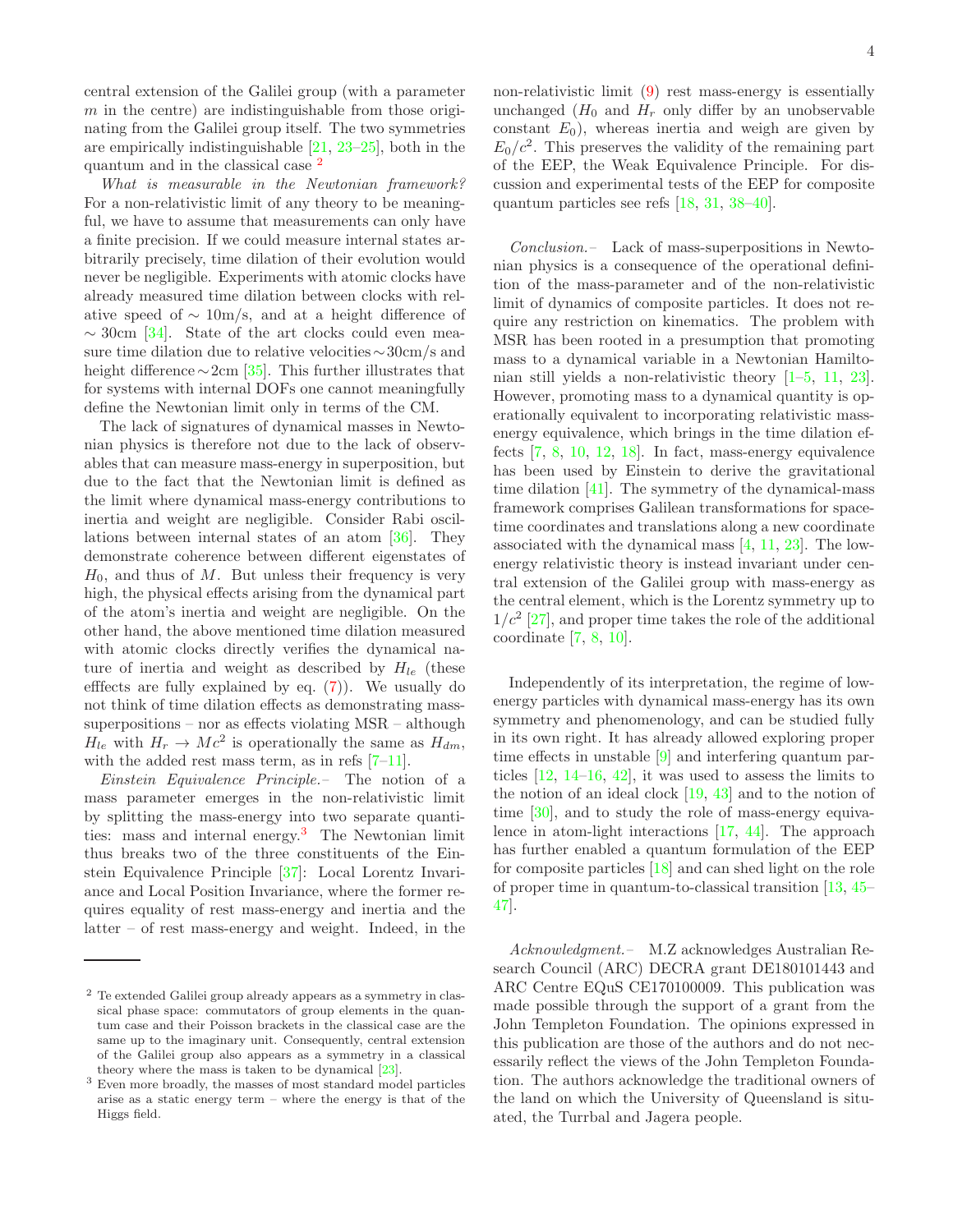- <span id="page-4-0"></span>[1] D. Giulini, ["States, Symmetries and Superselection,"](http://dx.doi.org/10.1007/3-540-46657-6_7) in Decoherence: Theoretical, Experimental, and Conceptual Problems, pp. 87–100. Springer, 2000.
- [2] E. Joos, H. Zeh, C. Kiefer, D. Giulini, J. Kupsch, and I. Stamatescu, Decoherence and the Appearance of a Classical World in Quantum Theory. Springer Berlin Heidelberg, 2010.
- <span id="page-4-1"></span>[3] E. Annigoni and V. Moretti, "Mass Operator and Dynamical Implementation of Mass Superselection Rule," Annales Henri Poincaré 14, 893-924 (2013).
- <span id="page-4-2"></span>[4] H. Hernandez-Coronado, "From Bargmann's Superselection Rule to Quantum Newtonian Spacetime," Foundations of Physics 42[, 1350–1364 \(2012\).](http://dx.doi.org/10.1007/s10701-012-9673-5)
- <span id="page-4-3"></span>[5] S. T. Pereira and R. M. Angelo, "Galilei covariance and Einstein's equivalence principle in quantum reference frames," Phys. Rev. A 91[, 022107 \(2015\).](http://dx.doi.org/10.1103/PhysRevA.91.022107)
- <span id="page-4-4"></span>[6] S. Longhi, "Equivalence principle and quantum mechanics: quantum simulation with entangled photons," Opt. Lett. 43[, 226–229 \(2018\).](http://dx.doi.org/10.1364/OL.43.000226)
- <span id="page-4-5"></span>[7] D. M. Greenberger, "Theory of particles with variable mass. I. Formalism,"
- Journal of Mathematical Physics 11[, 2329–2340 \(1970\).](http://dx.doi.org/10.1063/1.1665400) [8] D. M. Greenberger, "Theory of particles with variable
- <span id="page-4-32"></span>mass. II. Some physical consequences," Journal of Mathematical Physics 11[, 2341–2347 \(1970\).](http://dx.doi.org/10.1063/1.1665401)
- <span id="page-4-17"></span>[9] D. M. Greenberger, "Some useful properties of a theory of variable mass particles,"
- Journal of Mathematical Physics 15[, 395–405 \(1974\).](http://dx.doi.org/10.1063/1.1666658)
- <span id="page-4-11"></span>[10] D. M. Greenberger, "Inadequacy of the Usual Galilean Transformation in Quantum Mechanics," Phys. Rev. Lett. 87[, 100405 \(2001\).](http://dx.doi.org/10.1103/PhysRevLett.87.100405)
- <span id="page-4-6"></span>[11] H. Hernandez-Coronado and E. Okon, "Quantum equivalence principle without mass superselection," Physics Letters A 377[, 2293 – 2297 \(2013\).](http://dx.doi.org/https://doi.org/10.1016/j.physleta.2013.07.006)
- <span id="page-4-7"></span>[12] M. Zych, F. Costa, I. Pikovski, and C. Brukner, "Quantum interferometric visibility as a witness of general relativistic proper time," Nature [Communications](http://dx.doi.org/10.1038/ncomms1498) 2, 505 (2011).
- <span id="page-4-18"></span>[13] I. Pikovski, M. Zych, F. Costa, and Č. Brukner, "Universal decoherence due to gravitational time dilation," Nat. Phys. 11[, 668–672 \(2015\).](http://dx.doi.org/10.1038/nphys3366)
- <span id="page-4-33"></span>[14] P. A. Bushev, J. H. Cole, D. Sholokhov, N. Kukharchyk, and M. Zych, "Single electron relativistic clock interferometer," New Journal of Physics 18[, 093050 \(2016\).](http://dx.doi.org/10.1088/1367-2630/18/9/093050)
- [15] B. H. Pang, Y. Chen, and F. Y. Khalili, "Universal Decoherence under Gravity: A Perspective through the Equivalence Principle," Physical Review Letters 117[, 090401 \(2016\).](http://dx.doi.org/10.1103/PhysRevLett.117.090401)
- <span id="page-4-34"></span>[16] P. J. Orlando, F. A. Pollock, and K. Modi, How Does Interference Fall?, [pp. 421–451.](http://dx.doi.org/10.1007/978-3-319-53412-1_19) Springer International Publishing, Cham, 2017.
- <span id="page-4-35"></span>[17] M. Sonnleitner, N. Trautmann, and S. M. Barnett, "Will a decaying atom feel a friction force?," Physical Review Letters 118[, 053601 \(2017\).](http://dx.doi.org/10.1103/PhysRevLett.118.053601)
- <span id="page-4-22"></span>[18] M. Zych and  $\check{C}$ . Brukner, "Quantum formulation of the Einstein Equivalence Principle," Nature Physics 14[, 1027–1031 \(2018\).](http://dx.doi.org/10.1038/s41567-018-0197-6)
- <span id="page-4-8"></span>[19] A. Paige, A. Plato, and M. Kim, "Quantum clocks do not witness classical time dilation," arXiv preprint

arXiv:1809.01517 (2018).

- <span id="page-4-9"></span>[20] Y. Bonder, E. Okon, and D. Sudarsky, "Questioning universal decoherence due to gravitational time dilation," Nature Physics 12[, 2 \(2016\).](http://dx.doi.org/doi.org/10.1038/nphys3573)
- <span id="page-4-10"></span>[21] V. Bargmann, "On unitary ray representations of continuous groups," Annals of Mathematics 59, 1–46 (1954).
- <span id="page-4-12"></span>[22] D. M. Greenberger, "Some remarks on the extended Galilean transformation," American Journal of Physics 47[, 35–38 \(1979\).](http://dx.doi.org/10.1119/1.11660)
- <span id="page-4-13"></span>[23] D. Giulini, "On Galilei Invariance in Quantum Mechanics and the Bargmann Superselection Rule," Annals of Physics **249**[, 222–235 \(1996\).](http://dx.doi.org/10.1006/aphy.1996.0069)
- <span id="page-4-15"></span>[24] S. Weinberg, The quantum theory of fields, vol. 2. Cambridge University Press, 1996.
- <span id="page-4-14"></span>[25] J.-M. Levy-Leblond, "Galilei group and nonrelativistic quantum mechanics,

Journal of Mathematical Physics 4[, 776–788 \(1963\).](http://dx.doi.org/10.1063/1.1724319)

- <span id="page-4-16"></span>[26] D. M. Greenberger, "Conceptual Problems Related to Time and Mass in Quantum Theory," arXiv preprint arXiv:1011.3709 (2010).
- <span id="page-4-19"></span>[27] M. Zych, Quantum systems under gravitational time dilation. Springer Theses. Springer, 2017.
- <span id="page-4-20"></span>[28] M. Zych, L. Rudnicki, and I. Pikovski, "Gravitational mass of composite systems," Phys. Rev. D 99[, 104029 \(2019\).](http://dx.doi.org/10.1103/PhysRevD.99.104029)
- <span id="page-4-21"></span>[29] S. Weinberg, Gravitation and cosmology: Principle and applications of general theory of relativity. John Wiley and Sons, Inc., New York, 1972.
- <span id="page-4-23"></span>[30] E. Castro Ruiz, F. Giacomini, and Č. Brukner, "Entanglement of quantum clocks through gravity," Proceedings of the National Academy of Sciences 114, E2303–E2309
- <span id="page-4-24"></span>[31] C. Anastopoulos and B. L. Hu, "Equivalence principle for quantum systems: dephasing and phase shift of free-falling particles," Classical and Quantum Gravity 35[, 035011 \(2018\).](http://dx.doi.org/10.1088/1361-6382/aaa0e8)
- <span id="page-4-25"></span>[32] M. Zych, I. Pikovski, F. Costa, and  $\check{C}$ . Brukner, "General relativistic effects in quantum interference of "clocks","

Journal of Physics: Conference Series 723[, 012044 \(2016\).](http://dx.doi.org/10.1088/1742-6596/723/1/012044)

- <span id="page-4-26"></span>[33]  $\overline{E}$ . Inönü and E. Wigner, "Representations of the Galilei group," Il Nuovo Cimento 9[, 705–718 \(1952\).](http://dx.doi.org/10.1007/BF02782239)
- <span id="page-4-27"></span>[34] C.-W. Chou, D. Hume, T. Rosenband, and D. Wineland, "Optical clocks and relativity," Science **329**[, 1630–1633 \(2010\).](http://dx.doi.org/10.1126/science.1192720)
- <span id="page-4-28"></span>[35] T. L. Nicholson, S. L. Campbell, R. B. Hutson, G. E. Marti, B. Bloom, R. McNally, W. Zhang, M. Barrett, M. Safronova, G. Strouse, W. Tew, and J. Ye, "Systematic evaluation of an atomic clock at  $2\times10^{-18}$ total uncertainty," Nature Comm. 6[, 6896 \(2015\).](http://dx.doi.org/10.1038/ncomms7896)
- <span id="page-4-29"></span>[36] C. Foot and D. Foot, Atomic Physics. Oxford Master Series in Physics. OUP Oxford, 2005.
- <span id="page-4-30"></span>[37] C. M. Will, "The Confrontation between General Relativity and Experiment," Living Reviews in Relativity 17[, 4 \(2014\).](http://dx.doi.org/10.12942/lrr-2014-4)
- <span id="page-4-31"></span>[38] P. J. Orlando, R. B. Mann, K. Modi, and F. A. Pollock, "A test of the equivalence principle(s) for quantum superpositions," Classical and Quantum Gravity 33[, 19LT01 \(2016\).](http://dx.doi.org/10.1088/0264-9381/33/19/19LT01)
- [39] G. Rosi, G. D'Amico, L. Cacciapuoti, F. Sorrentino, M. Prevedelli, M. Zych, C. Brukner, and G. Tino, "Quantum test of the equivalence principle for atoms in coherent superposition of internal energy states.,"